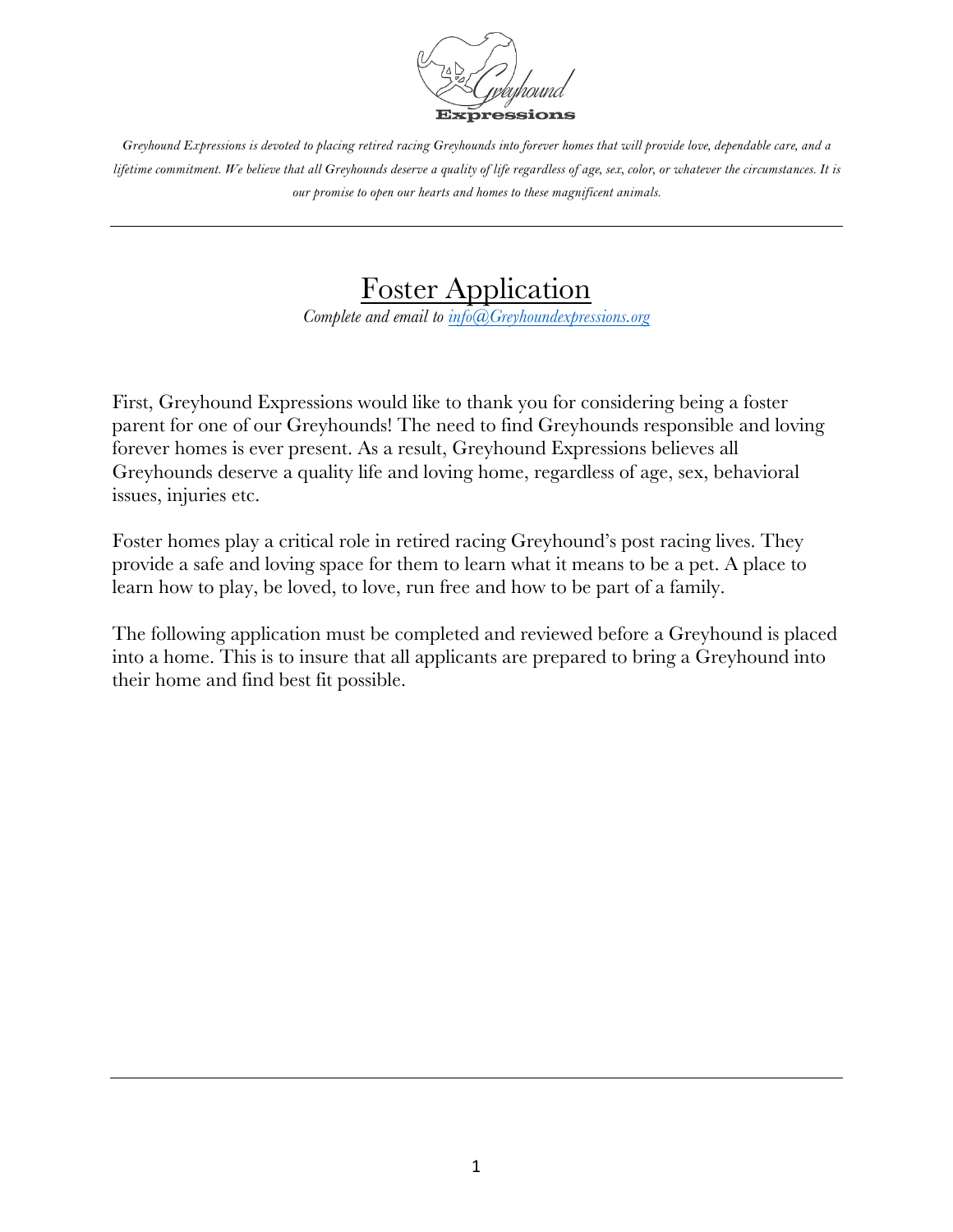

## **Please Note**

**Fostering a Greyhound takes special care, understanding and patience!** They have never lived in a home, walked on different types of flooring, housetraining, and house etiquette. These are just to name a few. Remember we don't know anything about them until we get them from the track, including their personalities. We never know their life experiences, good or bad. All we can do is teach them how to become a family pet and help them overcome any issues they may have.

This also means that most of our Greyhounds have never interacted with children and children should respect a greyhound's space. It is the parent's responsibility to watch over both children and Greyhound to insure everyone's safety.

## INVISIBLE FENCING, TIE OUTS, TETHERS, ZIP LINES ARE NOT ACCEPTABLE. **NO EXCEPTIONS**

While we understand that attendance at every event may not be possible, it is the expectation that all foster families attend as many Greyhound Expression's events with their foster dog(s) as possible to allow people to meet them in person.

Greyhound Expressions reserves the right to reject any application or terminate the fostering process for any reason at any time.

Greyhound expressions is not responsible for any personal damage or injuries incurred while foster/fosters are in your care and keeping.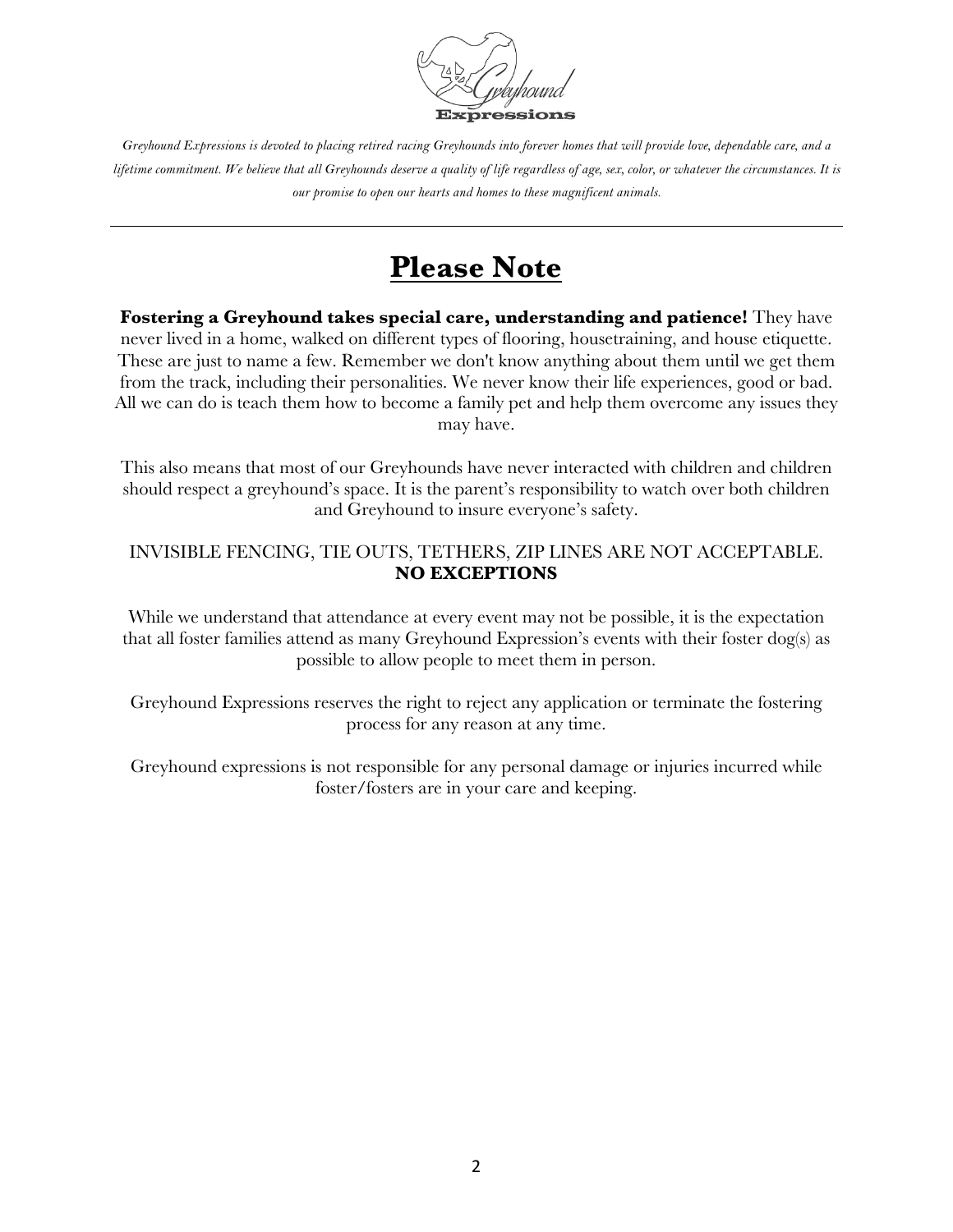

Name:

Address:

Home Phone: (Operferred contact number.)

Cell Phone: (Preferred contact number.)

E-mail Address:

Best time to contact you:

How many adults in the home?:

Names of adults:

Your employer:

Occupation:

How many hours per week do you work?:

Second adult's employer:

Occupation:

How many hours per week do they work?:

Number of children in home: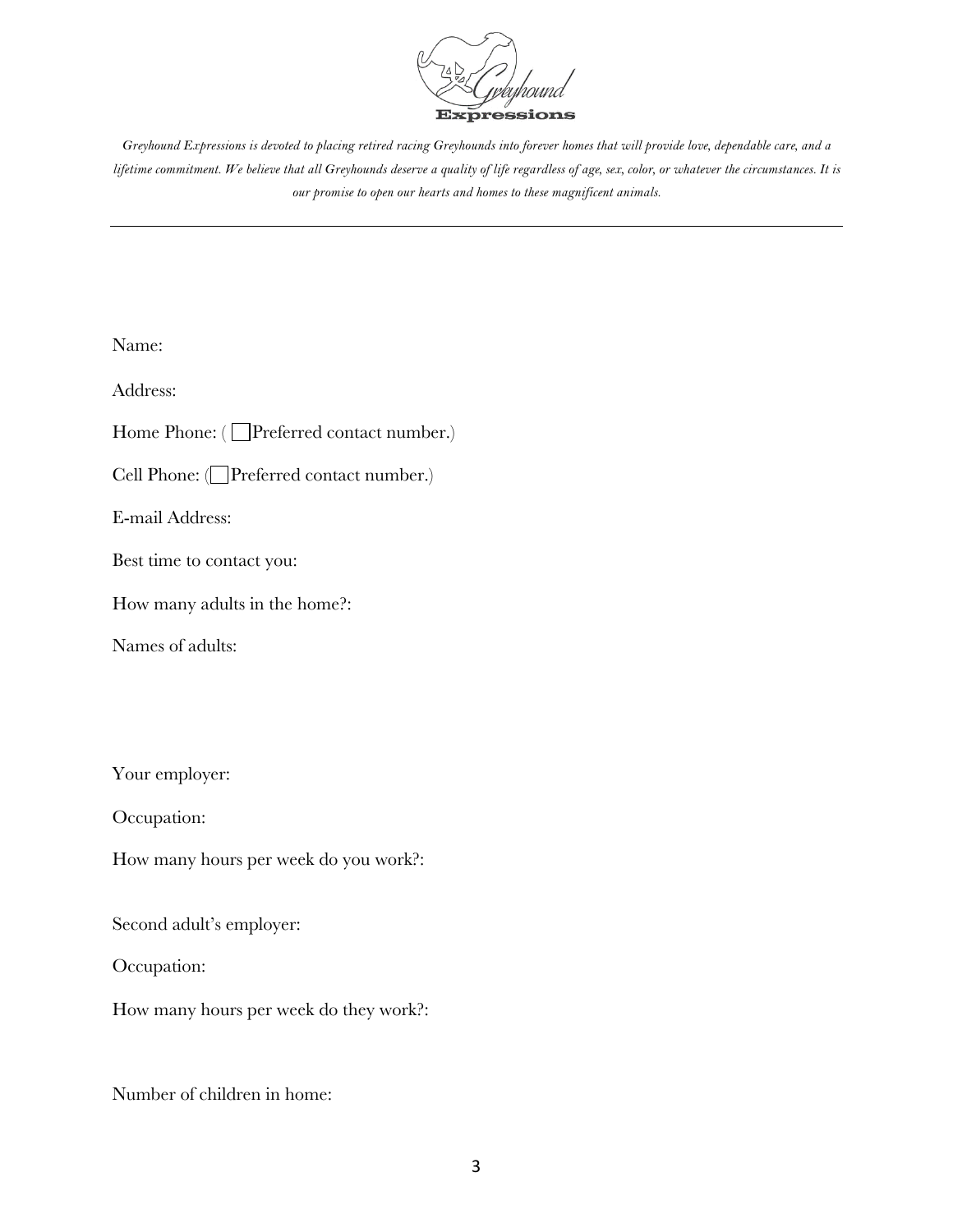

Ages of children:

|  |  |  | Do you $\Box$ Rent $\Box$ Own your home? |
|--|--|--|------------------------------------------|
|--|--|--|------------------------------------------|

How long have you lived at your current address?

Where would your foster greyhound sleep at night:

Describe the activity level of your home:

Do you have an enclosed yard?  $\Box$  Yes  $\Box$  No

If yes, what is the height of enclosure:

If no, what type of daily exercise would you provide your greyhound:

Will you be able to get your foster greyhound out for potty breaks and exercise and/or walk no less than three times per day (morning, after work, and before bed):  $\Box$  Yes  $\Box$  No

Please describe the importance of keeping all Greyhounds on a leash at all times, if not in a properly fenced yard?

How long do you anticipate your dog being left alone each day?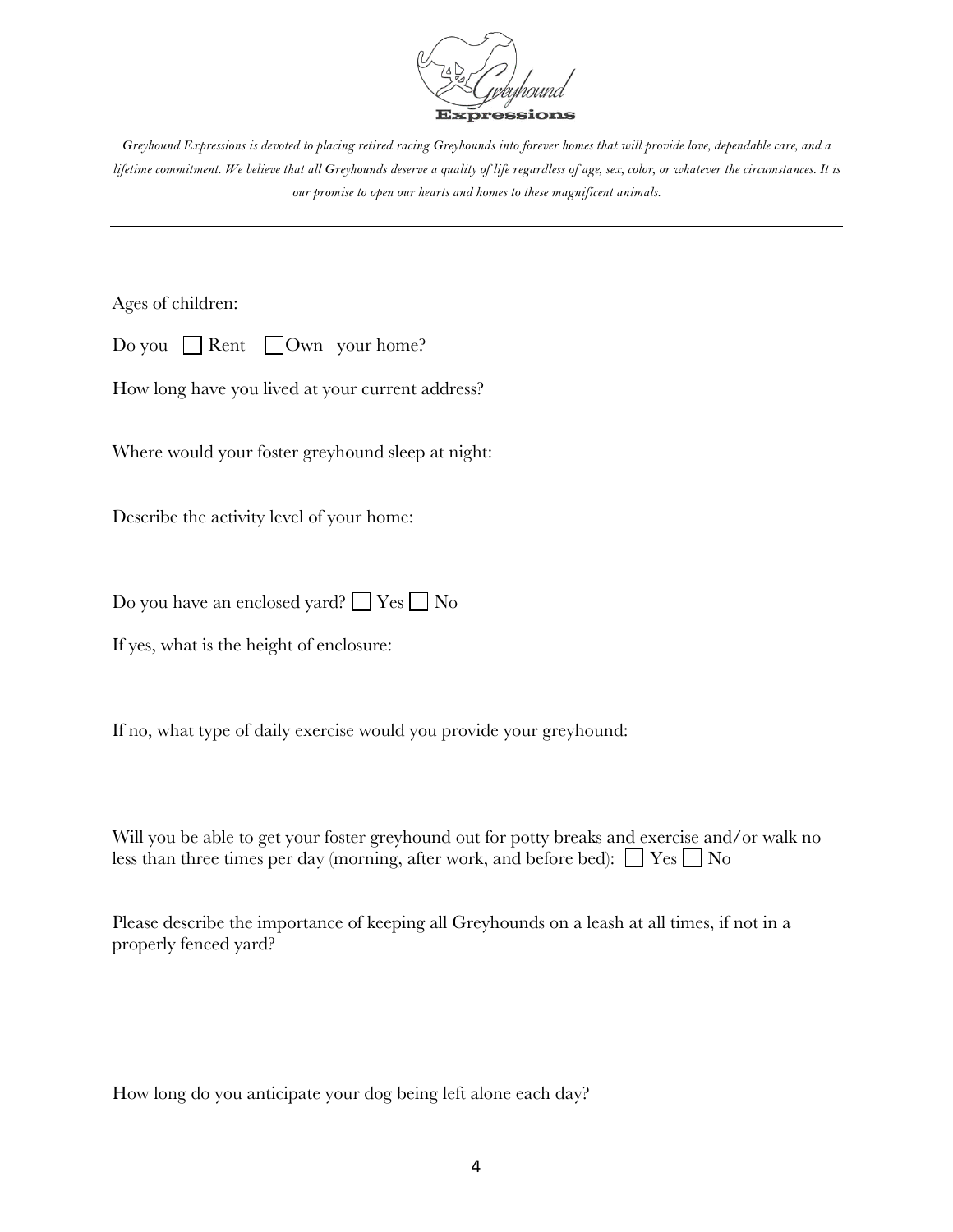

Do you anticipate any significant lifestyle changes in the near future? (i.e. moving, baby, new job, travel etc.)

Who would primarily care for your foster greyhound:

| Does anyone in your home have allergies to dogs: $\Box$ Yes $\Box$ No |  |  |  |  |
|-----------------------------------------------------------------------|--|--|--|--|
|-----------------------------------------------------------------------|--|--|--|--|

| Do you have any pets that are living with you now (cats, dogs, birds etc.): $\Box$ Yes $\Box$ No |  |  |
|--------------------------------------------------------------------------------------------------|--|--|
| Please list type, age, gender, and breed:                                                        |  |  |

What are the individual personalities of your current pet(s):

Are your current pets all spayed/neutered:  $\Box$  No  $\Box$  Yes

Are your current pets up to date on their shots and on monthly heartworm medication:  $\Box$  No  $\Box$  Yes List all your pets you have owned in the past:

Why are they not with you?:

Please list the name and phone number of your Veterinarian:

May we contact your veterinarian:  $\Box$  No  $\Box$  Yes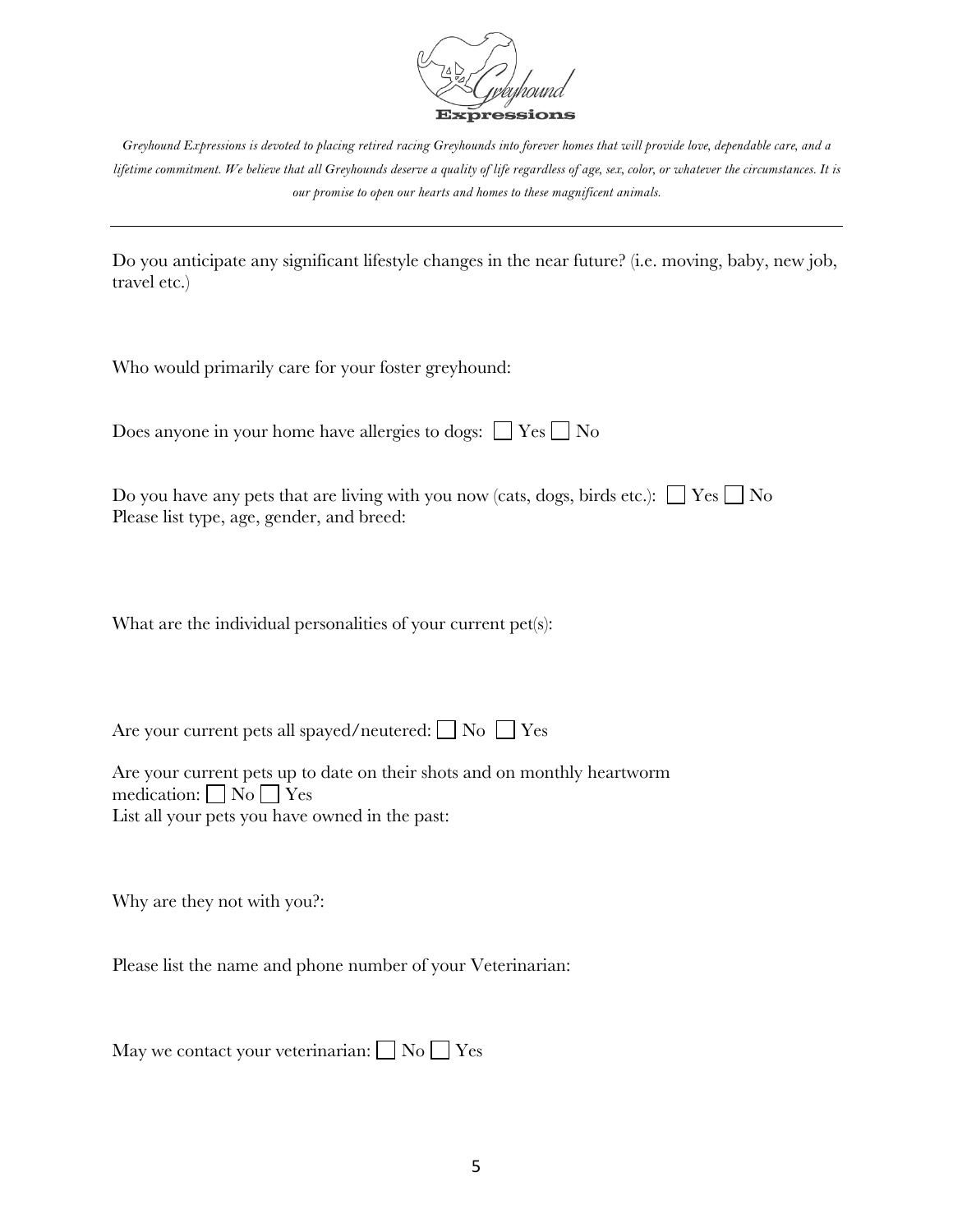

Crating is acceptable as long as it is only used while you are away from home if necessary. Not all Greyhounds need to be crated. Do you understand that the foster greyhound will not be housetrained coming into your home (we don't know how they will act, if they will get into things, etc.):  $\Box$  Yes  $\Box$  No

| Are you willing and able to put in the time and effort in house training the foster |  |  |
|-------------------------------------------------------------------------------------|--|--|
| greyhound: $\Box$ Yes $\Box$ No                                                     |  |  |

Do you agree to take your foster Greyhound to and from all necessary veterinarian appointments as needed:  $\Box$  Yes  $\Box$  No

Do you agree to take your foster Greyhound to a pet store, park, or Greyhound Expressions event so they can get exposure to all different types of situations and people:  $\Box$  Yes  $\Box$  No

Do you agree to keep in touch with Greyhound Expressions on the ups and downs, medical needs and behaviors of your foster greyhound so we can help if there are issues to solve:  $\Box Y$ es  $\Box$ No

| Do you agree to administer flea, tick and heartworm preventative medication to your foster |  |  |  |
|--------------------------------------------------------------------------------------------|--|--|--|
| greyhound monthly: $\Box$ Yes $\Box$ No                                                    |  |  |  |

Are you willing and capable of providing funds accompanied with fostering a greyhound (*All money spent on your foster is tax deductible)*:  $\Box$  Yes  $\Box$  No

Do you have any specific age or gender you would like your greyhound to be?:

What characteristic(s) do you find undesirable in a foster greyhound:

What characteristic(s) do you find appealing in a foster greyhound: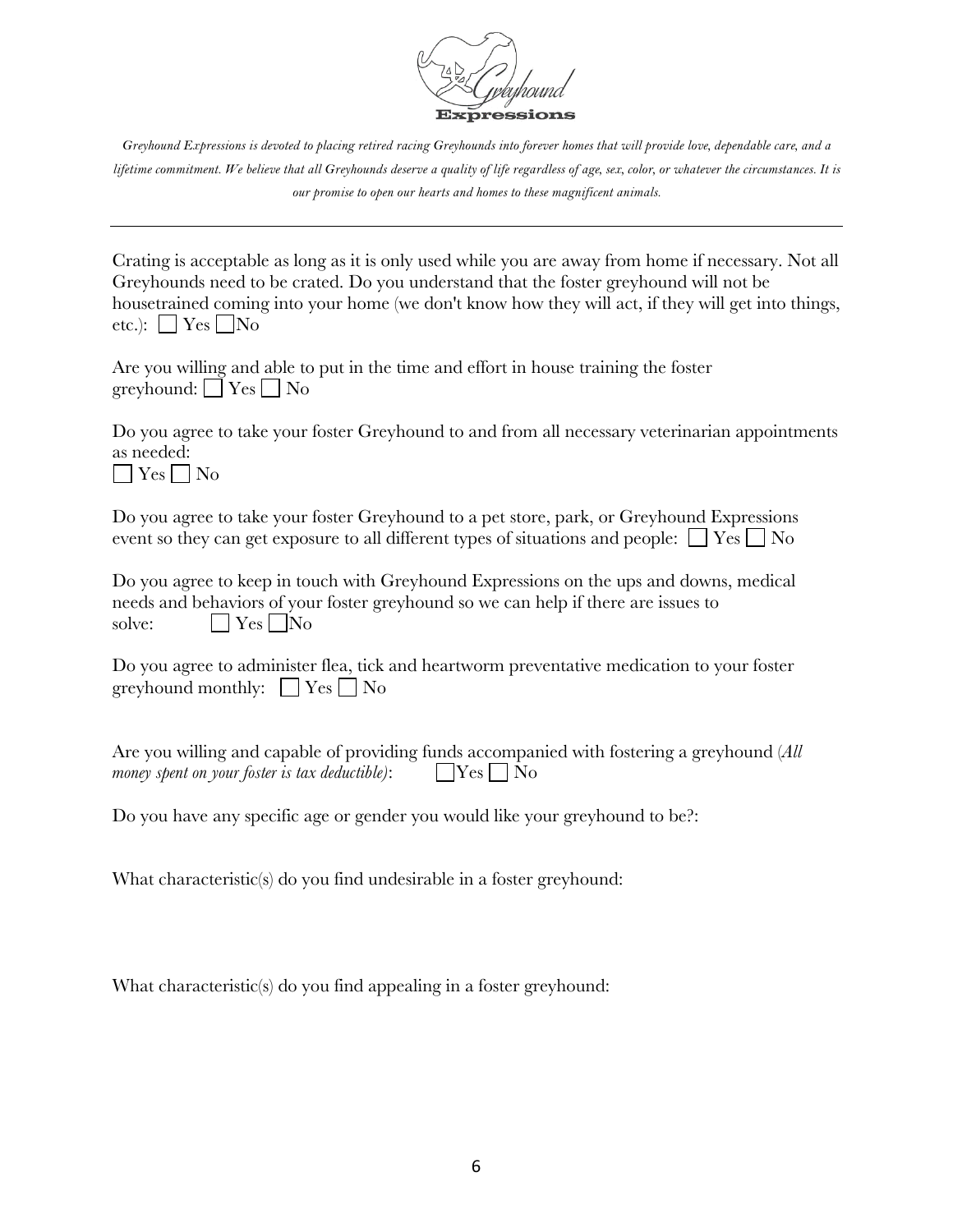

Have you applied to foster or adopt a greyhound in the past and if so, what other organizations:  $\Box$  No  $\Box$  Yes. Which organization(s)?

Have you ever fostered a greyhound before:  $\Box$  Yes  $\Box$  No

Do you agree to have an in-home interview and property inspection conducted by a Greyhound Expressions representative (this usually takes  $2+$  hours):  $\Box$  Yes  $\Box$  No

Do you agree to let all cleared potential adopters come to your home and meet your foster greyhound where it is most comfortable for the hounds? ( *I send you the information so you can call and set up the appointments that work with your schedule and the potential adopters schedule*):  $\Box$  Yes  $\Box$  No

Are all members residing in the household in TOTAL AGREEMENT with fostering a Greyhound:  $Yes$   $No$ 

Why do you want to foster a Greyhound?

Where did you hear about Greyhound Expressions?

Are there any concern you have related to fostering a Greyhound?

Any other questions or comments:

Do you agree that all information on this application is true to the best of your knowledge:  $\Box$ Yes  $\Box$ No

Do you agree to all the terms of this foster home application:  $\blacksquare$  Yes  $\blacksquare$  No